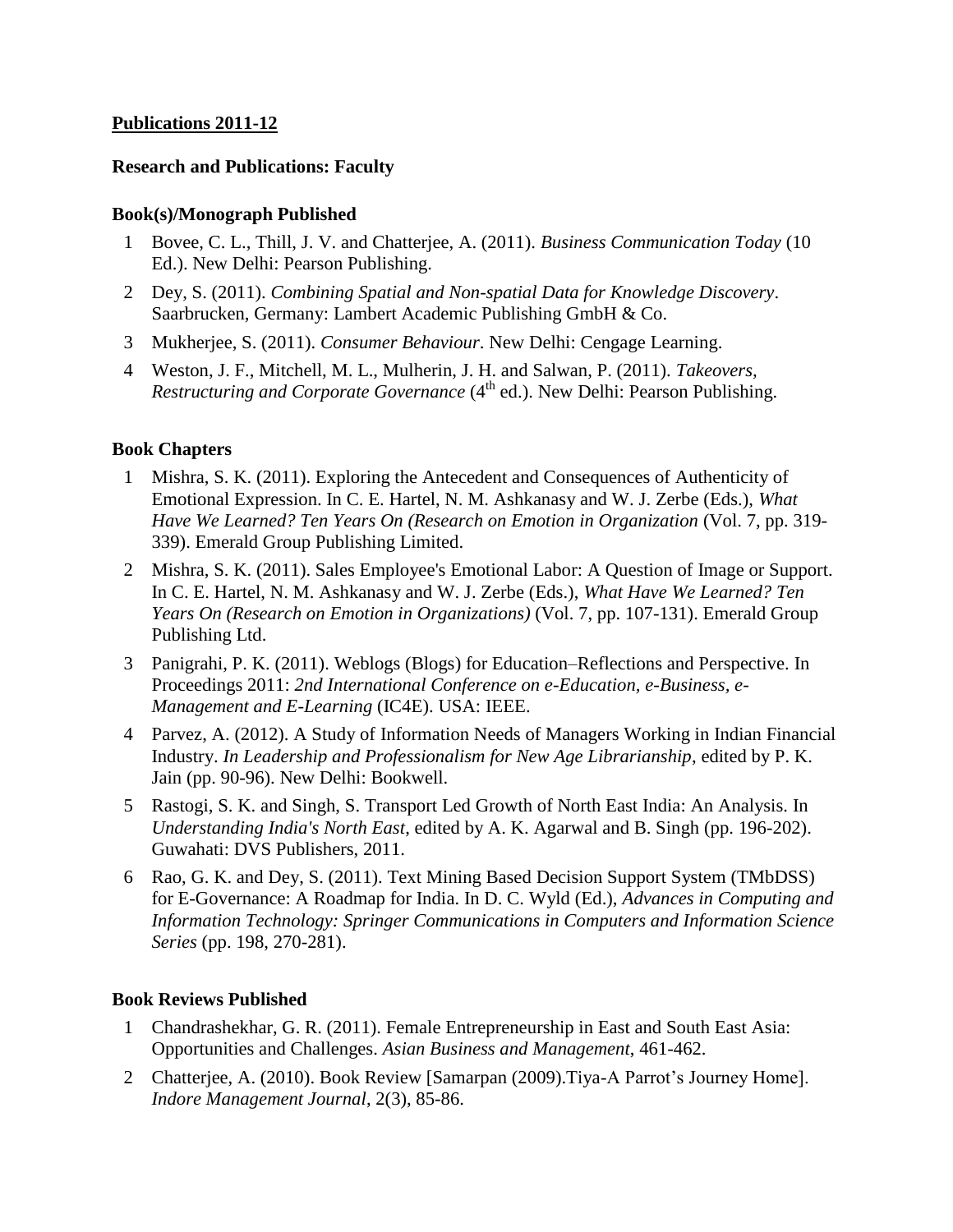- 3 Palsule-Desai, O. D. (2010). *Management Science and Practice*: MSP-2008. 2(2), 90-92.
- 4 Ravichandran, N. (2010). Book Review [Samarpan (2009). Tiya-A Parrot's Journey Home]. Indore Management Journal, 2(3), 67-72.
- 5 Singh, P. K. (2010). Book Review [Samarpan (2009). Tiya A Parrot's Journey Home]. *Indore Management Journal*, 2(3), 83-84.
- 6 Sreenath, L. (2011). Book Review [Xuan, Li & Carlos M. Correa (2009). Intellectual Property Enforcement: International Perspectives]. *Web Journals of Current Legal Issues*.

### **Articles/Research Papers Published in National Journals**

- 1 Basu, S. (2012). A Game Theoretical Approach to Conciliation Adjudication Model. *The Indian Journal of Industrial Relations*, 47(3), 423-435.
- 2 Bhattacharya, U. K. (2012). Location Models with Stochastic Demand Points. *OPSEARCH*, 49(1), 62-77.
- 3 Bhattacharya, U. K., Tripathy, P., Bhansali, S. and Edlabadkar, V. (2011). Investor's Dilemma- Great Eastern Shipping Co. Ltd. *Industrial Engineering Journal*, 2(24), 34-40.
- 4 Chaudhuri, D. D. (2010). Growth of Indian Manufacturing Firms in an Era of Economic Reforms. *Productivity*, 51(3), 248-253.
- 5 Parvez, A. (2012). Financial Information Sources: Managers Preferences of Format and Resources. *Annals of Library and Information Studies*, 59(1), 34-42.
- 6 Parvez, A. (2011). Information Seeking Behaviour of Corporate Managers Working in Financial Institutions in India. Gyankosh: *A Journal of Library and Information Science*, 2(2), 46-60.
- 7 Salwan, P. and Satarkar, S. (2011). Growth in Adverse External Circumstances: A Study of Indian Public Sector Telecommunication Company. *Indian Journal of Industrial Relations*, 47(2), 235-252.
- 8 Salwan, P. (2011). Growth and Internationalization: The Case of TATA Motors*. Indian Journal of Industrial Relations*, 47(1), 1-19.

#### **Articles/Research Paper Published in International Journals**

- 1 Bhattacharya, U.K. (2011). A Multi-Objective Obnoxious Facility Location Model on a Plane. *American Journal of Operation Research*, 1(2), 39-45.
- 2 Bhattacharya, U. K. (2011). Critical Path Calculations for Bio-objective Imprecise Parameter Project Scheduling Problem. *Journal of Fuzzy Mathematics*, 19(1), 27-34.
- 3 Dey, S. (2011). A Multi-Classifier System for Text Categorization. Proceedings of the 2011 *ACM-SIGAPP Research in Applied Computation Symposium* (RACS 2011), Miami, USA.
- 4 Dey, S. and Sharma, A. (2011). Agile or Plan Driven: Software Development Methodology Selection using Personality Traits of Developers. e-Proceedings of 2011 *International Research Conference and Colloquium*(IRCC 2011), Kuala Lumpur, Malaysia.
- 5 Dey, S., Kapoor, A. P. and Khurana, A. P. (2011). An Empirical Study of the Role of Control Parameters of Genetic Algorithms in Function Optimization Problems.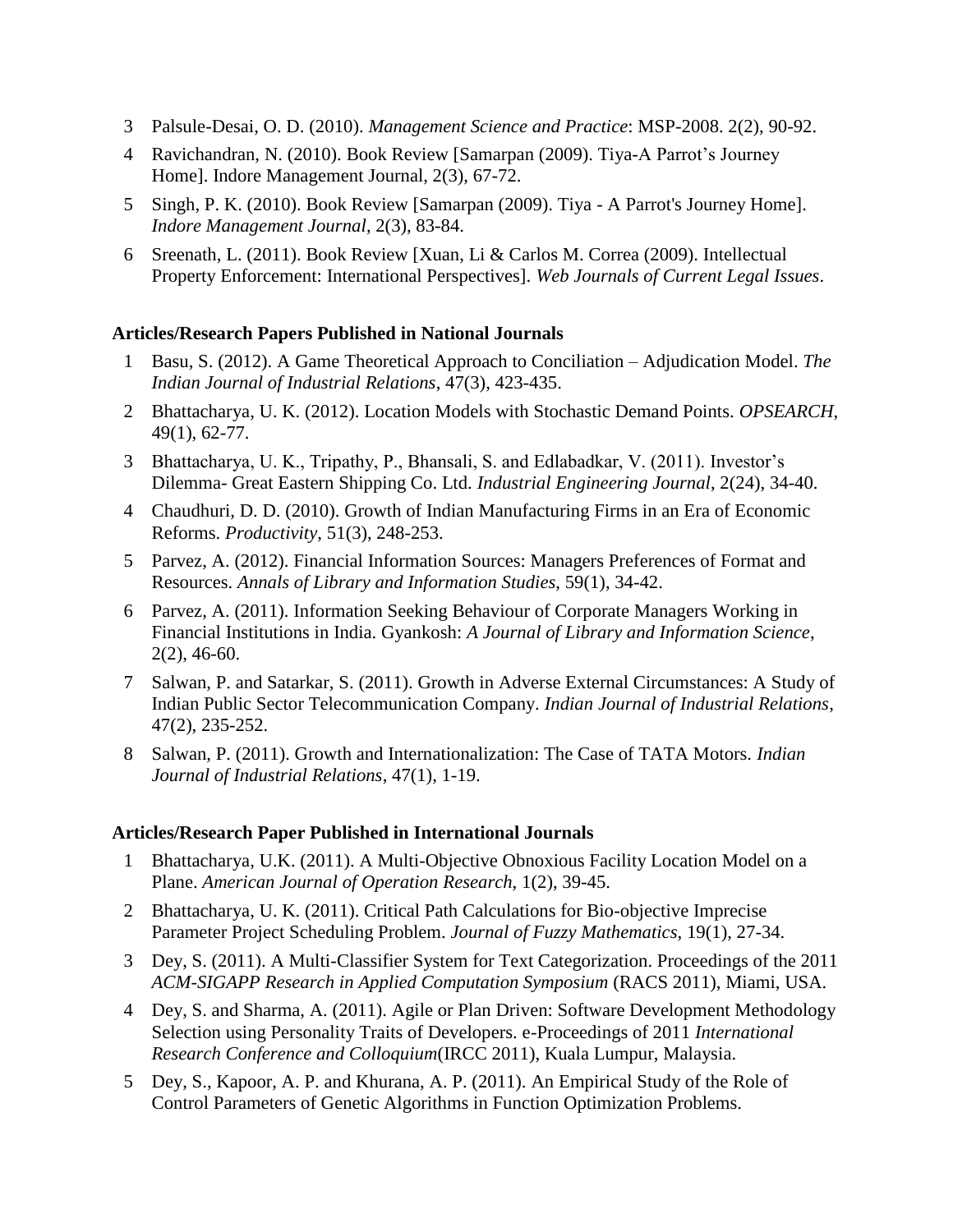*International Journal of Computer Applications*, 31(6), 20-26.

- 6 Dey, S., Kapoor V. and Khurana, A. P. (2011). Genetic Algorithm: An Application to Technical Trading System Design. *International Journal of Computer Applications*, 36 (5).
- 7 Gokhale, R. and Mathirajan, M. (2012). Scheduling Identical Parallel Machines with Machine Eligibility Restrictions to Minimize Total Weighted Flowtime in Automobile Gear Manufacturing. *International Journal of Advanced Manufacturing Technology*, 60 (9-12), 1099-1110.
- 8 Lowalekar, H. and Ravichandran, N. (2011). A Model for Blood Components Processing Transfusion. Special issue: *Journal of Blood Services Management*, 51(7 Pt. 2), 1624-1634.
- 9 Nair, N. and Vohra, N. (2011). The Case of OD in an NGO in India. *Journal of Management Development*, 30(2), 148-159.
- 10 Nair, N. (2011). Cricket Obsession in India: Through the Lens of Identity Theory. *Sport in Society*, 14(5), 569-580.
- 11 Nair, N. and Bhatnagar, D. (2011). Understanding Workplace Deviant Behavior in Nonprofit Organizations: Towards an Integrative Conceptual Framework. *Nonprofit Management and Leadership*, 21(3), 289-309.
- 12 Nambudiri, R. (2012). Propensity to Trust and Organizational Commitment: A Study in the Indian Pharmaceutical Sector. *The International Journal of Human Resource Management*, 23 (5).
- 13 Rao, G. K. and Dey, S. (2011). Decision Support for E-Governance: A Text Mining Approach. *International Journal of Managing Information Technology*, 3 (3), 73-91.
- 14 Salwan, P. (2011). LG in India (A): Entry into an Emerging Economy. *Journal of International Business Education*, 6, 39-58.
- 15 Salwan, P. (2011). LG in India (B): Product Strategies in an Emerging Economy. *Journal of International Business Education*, 6, 59-76
- 16 Salwan, P. (2011). LG in India (C): Sustaining Competitive Advantage. *Journal of International Business Education*, 6, 77-94.
- 17 Sandhu M. S., Jain K. K. and Ir, Umi K. (2011). Knowledge Sharing among Public Sector Employees: Evidence from Malaysia. *International Journal of Public Sector Management*, 24 (3), 206-226.
- 18 Thaker, K. (2011). How does Business Performance Measurement Perform? An Empirical Study with reference to Leading Companies in India*. International Journal of Business Performance Management, Inderscience*: UK, 12 (4), 396-416.
- 19 haker, K. (2011). Management Control Insights from the Mahabharata*. International Journal of Indian Culture and Business Management*, 4 (4), 377-389.

#### **Papers Published in Conference Proceedings**

1 Dey, S., Kumar, R. and Rao, G.K. (2011). Investigation of Mobile Knowledge Management: Developing and Integrating Enterprise app Store with Existing Knowledge Management System*. IJCA Proceedings of the Third Annual Global Business, IT and Management for Economic Development Conference (BITMES 2011)*. Bangalore, India.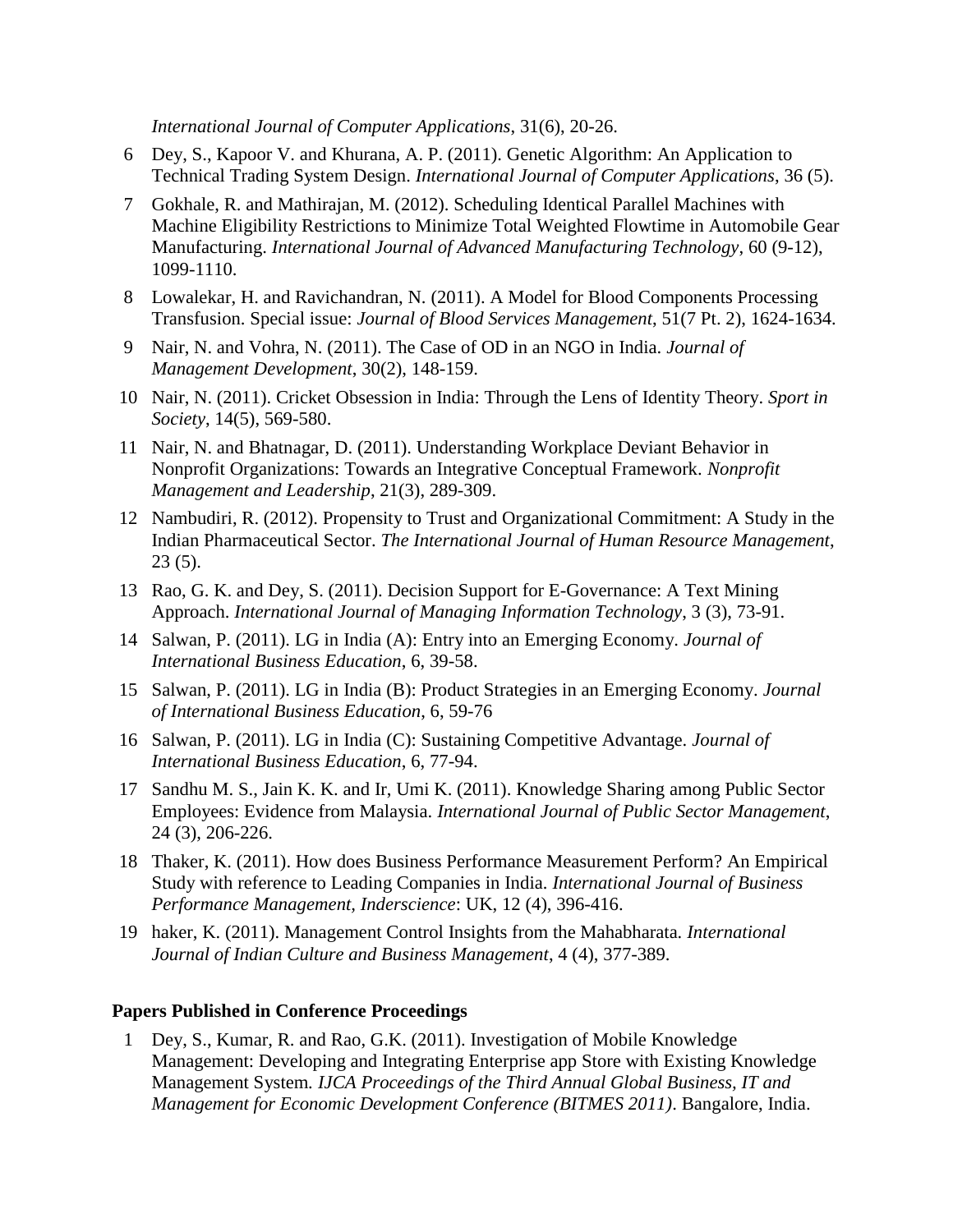- 2 Ganesh Kumar, N. and Sapre, A. (2012). Indo Canadian Trade Review and Future Prospects. *Changing Economic Environment and Performance of the Nations*: Canada and India. New Delhi, India.
- 3 Krishnamurthy, N., Parthasarathy, T. and Ravindran, G. (2011). Polynomial Time Algorithms for Sub-Classes of Simple Stochastic Games and Switching Control Stochastic Games of Perfect as well as Imperfect Information. *Proceedings of the International Conference on Application of Game Theory in Policies and Decisions (in Honor of Professor C. R. Rao).* Hyderabad, India.
- 4 Krishnamurthy, N., Arthanari, T. S. and Babu, S. (2011). Stochastic Game Model for the Consignment Assignment Problem. *Proceedings of the International conference on Applications of Game Theory in Policies and Decisions (in Honor of Professor C. R. Rao).* Hyderabad, India.

# **Cases**

- 1 Jain, K.K. (2011). A Day to Remember (A Case Study of Performance Analysis). *Emerald Emerging Markets Case Studies*, 2 (2), 1-11.
- 2 Sadh, A. and Agnihotri, M. (2010). Excellence in Social Marketing: The WHO ORS Campaign for Diarrhea Management. *Indore Management Journal*, 2 (3), 42-61.
- 3 Thaker, K. (2011). "General Motors India" Case study. *Emerald Emerging Market Case Studies Collection*.

### **Case Commentaries**

- 1 Basu, S. (2011). Case Commentaries on Euthanasia: Should it be Lawful or Otherwise? *Indore Management Journal*, 2 (2), 77-78.
- 2 Basu, S. (2011). Case Commentaries on Redefining Value Preposition to MSMEs: Reinventing the vegetable supply chain in Bihar. *Indore Management Journal*, 2 (4), 53-54.
- 3 Gopal, S. (2011). Case Commentaries on Euthanasia: Should it be Lawful or Otherwise? *Indore Management Journal*, 2 (2), 79-80.
- 4 Gunta, S. (2011). Case Commentaries on Samriddhii: Reinventing the vegetable supply chain in Bihar. *Indore Management Journal*, 2 (4), 61-62.
- 5 Jayasimha, K. R. (2011). Case Commentaries on Samriddhii: Reinventing the vegetable supply chain in Bihar. *Indore Management Journal*, 2 (4), 60.
- 6 Mukherjee, S. and Singh, R. (2011). Case Commentaries on Tata GoldPlus: The Success Story of the 'Nano' of the Jewellery Market. *Vikalpa: The Journal of Decision Makers*, 36 (3).
- 7 Pani, S. (2011). Case Commentaries on Euthanasia: Should it be Lawful or Otherwise? *Indore Management Journal,* 2 (2), 81-82.
- 8 Prakash, G. (2011). Case Commentaries on Samriddhii: Reinventing the vegetable supply chain in Bihar. *Indore Management Journal*, 2 (4), 57-59.
- 9 Salwan, P. (2011). Samriddhii: Reinventing the vegetable supply chain in Bihar. *Indore*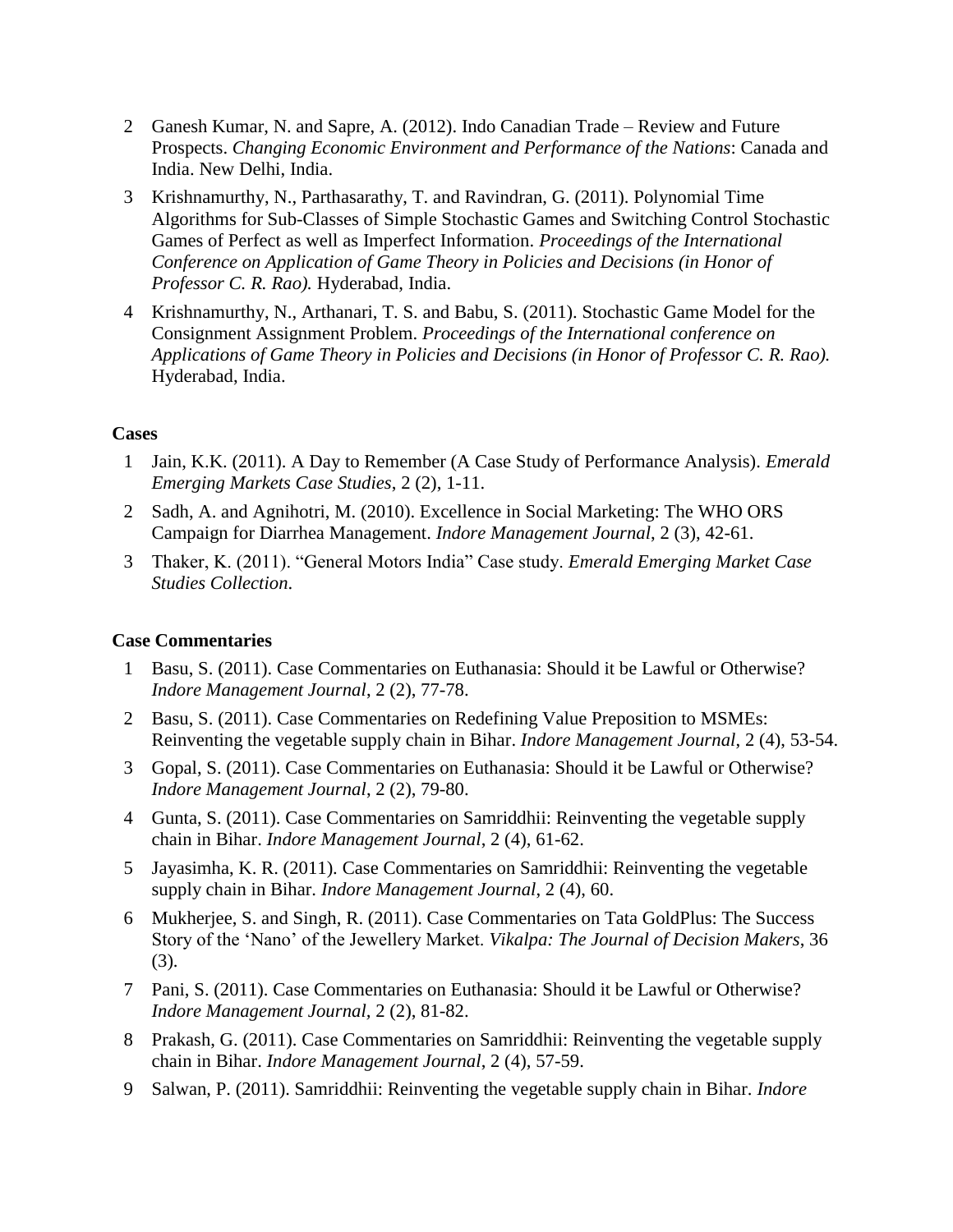*Management Journal*, 2 (4), 55-56.

# **Working Papers**

- 1 hauhan, G. S. and Kanagaraj, A. (2011). Risk Monitoring by Non-Diversified Investors: Implications for Subordinate Debt Issuance by Banks, WP/01/11/F&A.
- 2 Chauhan, G. S. and Sundram, S.S. (2011). Risk Shifting under Delegated Monitoring by Subordinate Debt, WP/02/11/F&A
- 3 Chauhan, G. S. and Rastogi, S. K. (2011). Moderation in Systemic Risk Shifting by Subordinate Debt and Deposit Insurance: A Game Theoretic Approach, WP/03/11/F&A.
- 4 Chauhan, V. S. J. (2012). Revenue Management with a Focus on Long Term Value Maximization, WP/02/12/OMQT
- 5 Chauhan, V. S. J. (2012). Over booking Models for Censored Data, WP/03/12/OMQT.
- 6 Dubey, A. K. (2012). Time scales, Wavelet Realized Volatility and Jump Variation: An Empirical Investigation for India, WP/02/12/ECO.
- 7 Dubey, A. K. (2012). Instability and Time Scale Dependence of Beta in an Emerging Market Economy: Evidences from India, WP/03/12/ECO.
- 8 Gunta, S. (2011). A Note on RBV and Related Approaches, Working Paper Series.
- 9 Kapoor, R. (2012). Verification and Validation of Discrete-Event Simulation Model, WP/01/12/OMQT.
- 10 Palsule-Desai, O. D. (2011). Equity, Equality and Network Stability, WP/01/11/OMQT.
- 11 Palsule-Desai, O. D., Tirupati, D. and Chandra, P. (2011). Stability Issues in Supply Chain Networks: Implications for Coordination Mechanisms, WP/02/11/OMQT.
- 12 Ramamani, M. K. (2012). Does Innovation Outsourcing Payoff? Impact Innovation Outsourcing Strategy on Innovation Performance, WP/02/12/IS.
- 13 Rastogi, S. K., Jonnada, J. and Mohan M. S. (2012). Preferences of Indian Newspaper Readers: Print vs. Online, WP/01/12/ECO.
- 14 Rastogi, S. K. (2011). Welfare Assessment of SPS Standards: An Empirical Study of Indo-US Mango Trade Dispute, WP/05/11/EC.
- 15 Ray, S. (2012). Identifying Influential Taggers in Trust-Aware Recommender Systems, WP/01/12/IS.
- 16 Rizvi, M. A. (2012). A Feedback Model for Effective Performance Appraisal System, WP/01/12/GM.

# **National Conferences Chaired/Attended/Papers Presented**

- 1 Chaudhuri, D. D. Efficiency of Electronics Hardware Manufacturing Firms in India. Presented at Annual *Conference of the Indian Econometric Society* held during January 9- 11, 2012 at Pondicherry University.
- 2 Gokhale, R. A Mathematical Model for a Third Party Logistics Problem. Presented at the *44th Annual Convention of ORSI*, held during January 6- 8, 2012 at Kolkata, India.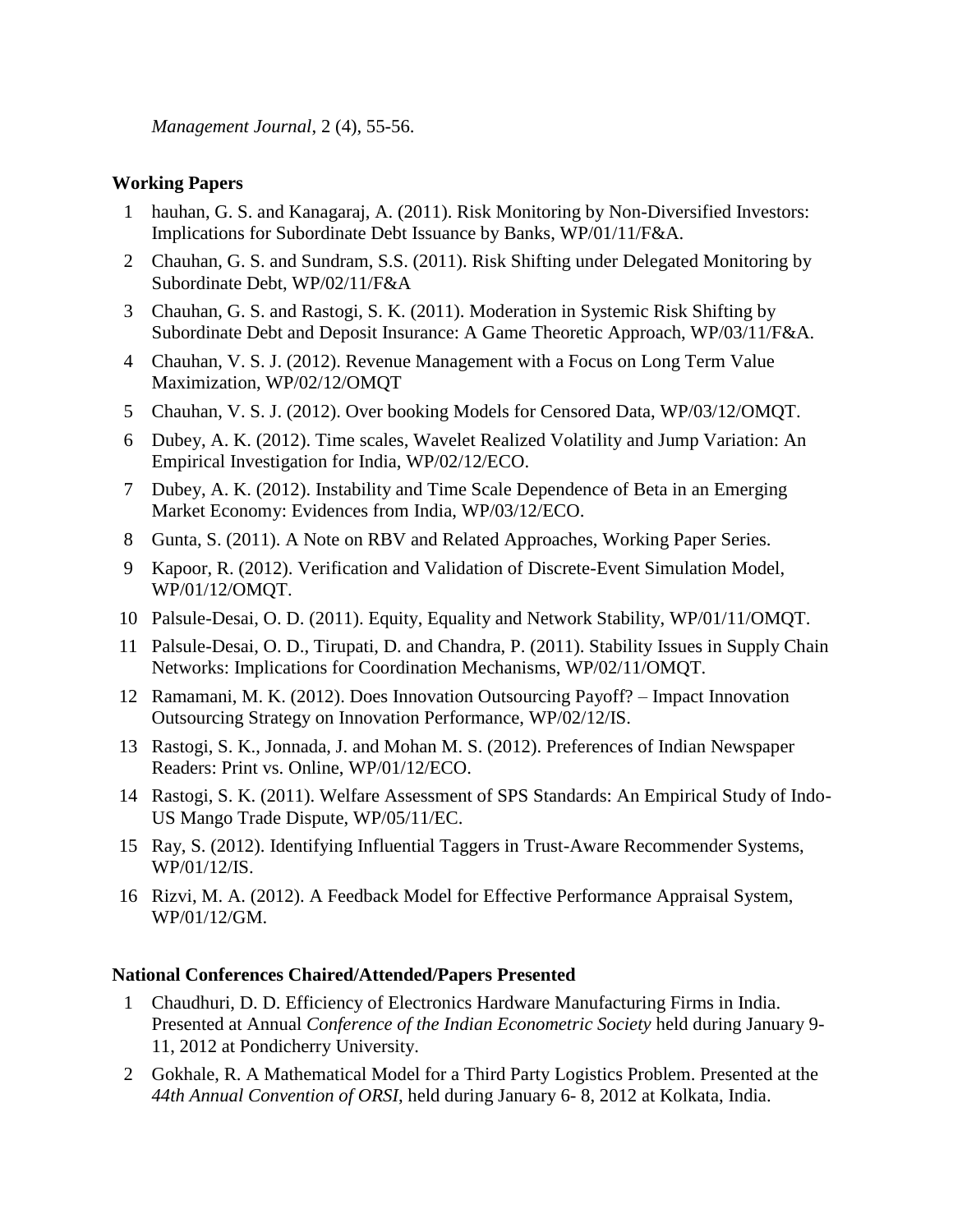- 3 Gokhale, R. and Vaidya, O. Dynamic Fleet Management for an Urban Cab Service Provider. Presented at *the 15th Annual International Conference of Society of Operations Management* held during December 17-18, 2011 at the Indian Institute of Management Calcutta.
- 4 Jayasimha, K. R. and Mukherjee, S. National Pharmaceutical Pricing Authority. Presented at *International Case Conference* organized by Institute of Management Technology, Nagpur Campus during November 3-5, 2011 at Goa, India.
- 5 Jayasimha, K. R., Phatate, R. and Nargundkar, R. Case study 'FORMS @ the Crossroads. Presented at *the International Consortium for Entrepreneurship Research (ICER) BRIC Conference* held during December 8-10, 2011 at the Indian Institute of Management Bangalore.
- 6 Krishnamurthy, N. and Arthanari, T. S. Game Theory and Supply Chain Management: A Survey. Presented at *the International Conference on Applications of Game Theory in Policies and Decisions* held during December 12-13, 2011 (in Honor of Professor C. R. Rao) at Hyderabad.
- 7 Krishnamurthy, N., Arthanari, T.S., Babu, S. and Parthasarathy, T. An Algorithm to Solve Multi-Player Stochastic Games and Using it to Solve the Consignment Assignment Problem. Presented at the *International Conference on Game Theory, Operations Research and their Applications* held during January 5-7, 2012 at the Indian Statistical Institute, Chennai.
- 8 Krishnamurthy, N., Babu, S. and Ravindran, G. On Solving Perfect Information Stochastic Games. Presented at the *International Conference on Game Theory, Operations Research and their Applications* held during January 5-7, 2012 at the Indian Statistical Institute, Chennai.
- 9 Krishnamurthy, N., Babu, S. and Parthasarathy, T. On Existence of Equilibria in Stochastic Games with Uncountable State Space. Presented at *the International Conference on Game Theory, Operations Research and their Applications* held during January 5-7, 2012 at the Indian Statistical Institute, Chennai.
- 10 Krishnamurthy, N., Parthasarathy, T. and Ravindran, G. New Classes of Two-Player and Multi-Player Stochastic Games with the Order Field Property. Presented at the *International Conference on Game Theory, Operations Research and their Applications* held during January 5-7, 2012 at the Indian Statistical Institute, Chennai.
- 11 Krishnamurthy, N. and Neogy, S. K. (2011). On processibility by Lemke's Algorithm of Schultz's LCP Formulation of Switching Control Stochastic Games. Proceedings of the *International Conference on Application of Game Theory in Policies and Decisions (in Honor of Professor C. R. Rao)*. Hyderabad, India.
- 12 Mishra, S. K. and Kumar, K. K. Strength of Friendship Ties: Role of Linguistic Distance and Physical Propinquity. Presented at the *2nd Biennial Indian Academy of Management (IAOM) Conference* held during December 18-20, 2011 at the Indian Institute of Management Bangalore.
- 13 Nambudiri, R. and Totawar, A. Organizational Justice and Job Satisfaction: The Mediation of QWL. Presented at the *2nd Biennial Indian Academy of Management (IAOM)* held during December 18-20, 2011 at the Indian Institute Management Bangalore.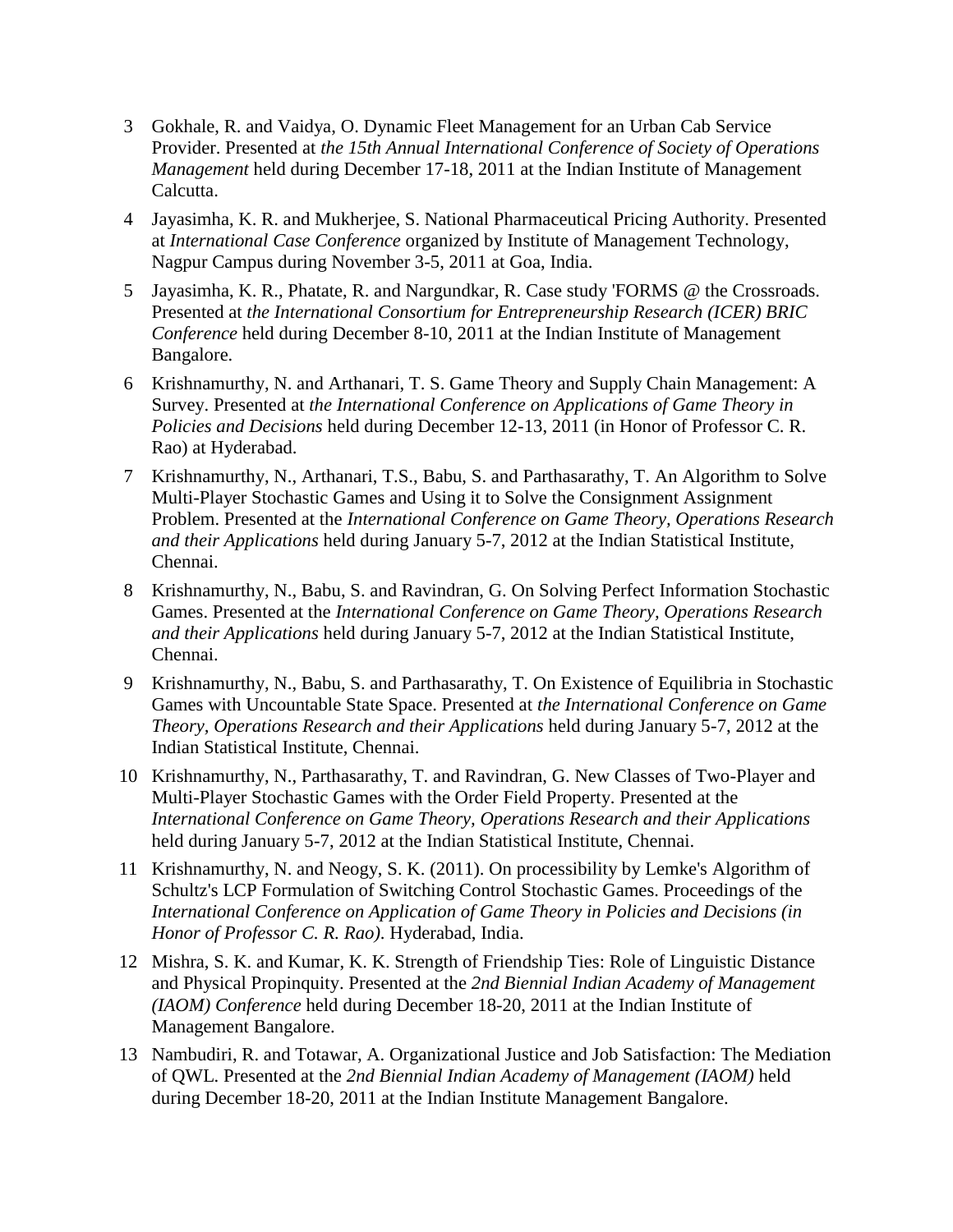- 14 Panigrahi, P. A Framework for Discovering Internal Financial Fraud using Analytics. Presented in the *International Conference on Communication Systems and Network Technologies (CSNT-2011)* held during June 3-5, 2011 at SMVDU, Katra (J&K).
- 15 Rastogi, S. K. and Kasliwal, K. Arihant at Crossroads. Presented at *Second International Case Conference* held during November 3-5, 2011 at Goa.
- 16 Sunder, D. L. and Garg, A. Takeover Regulations in India. Presented at the *International Conference on Developing Strategies for Organizations in Global Economies: Prospects, Issues and Challenges*, organized by Prestige Institute of Management during February 4-5, 2012 at Dewas, MP.
- 17 Sunder, D. L. and Garg, A. Managing Innovation for Competitive Advantage was presented at the *6th International Conference on Business Innovation and Entrepreneurship: Transforming World Economy* held during February 11-12, 2012 at PIMR, Indore, M.P.

### **International Conferences Chaired/Attended/Papers Presented**

- 1 Basu, S. and Krishna, C. B. Explicating Performance of Young High Technology Firms using Configuration Approach. Presented at the *28th EGOS Colloquium, Aalto University & Hanken School of Economics* held during July 5–7, 2012 at Helsinki, Finland.
- 2 Jayasimha, K. R. and Mukherjee, S. Power Sector @ Crossroads. Presented at the *International Conference on Service Innovation Management (ICSIM2012) organized by Global Digital Business Society USA* during January 5- 7, 2012 at Bangkok, Thailand.
- 3 Jayasimha K. R. and Verma, R. A Study of Service Delivery Innovation: SDL Approach. Presented at *AMA SERVSIG International Research Conference 2012* organized by Hanken School of Economics during June 7-9, 2012 at Helsinki, Finland.
- 4 Mishra, S. K. Linking Perceived Organizational Support, Organizational Identification to Turnover Intention and Emotional Exhaustion. Presented in the *Southern Management Association meeting* held during November 9-12, 2011 at Georgia.
- 5 Mishra, S. K., Rathi, N. and Bhatnagar, D. Effect of Emotional Labor on Emotional Exhaustion and Work Attitudes: Moderating Effect of Emotional Intelligence and supervisor support among Hospitality Employees in India. Presented at *1st World Research Summit for Tourism and Hospitality* held during December 10-13, 2011 at Hong Kong.
- 6 Nair, N. How Central is Work in India Today? An Exploration of Work Centrality and Alienation in the Indian Context. Presented at *BAI Conference (Business and Information)* held during July 4-6, 2011at Bangkok.
- 7 Pani, S. K. Value Appropriation in Economic Networks: Does Relational Strength Matter? Accepted for Presentation at *Academy of Management Annual Meeting* held during August 3-7, 2012 at Boston, USA.
- 8 Patturaja, S. and Joseph, J. A Study of Executive Perceptions of Compensation Governance. Presented in the *Academy of Management Meeting* held during August 12-16, 2011 at San Antonio, Texas.
- 9 Sadh, A. and Jayasimha, K. R. Diaspark: The Communication Conundrum. *International Conference on Service Innovation Management [ICSIM 2012]* organized by the Global Digital Business society, USA during January 8-10, 2012 at Bangkok, Thailand.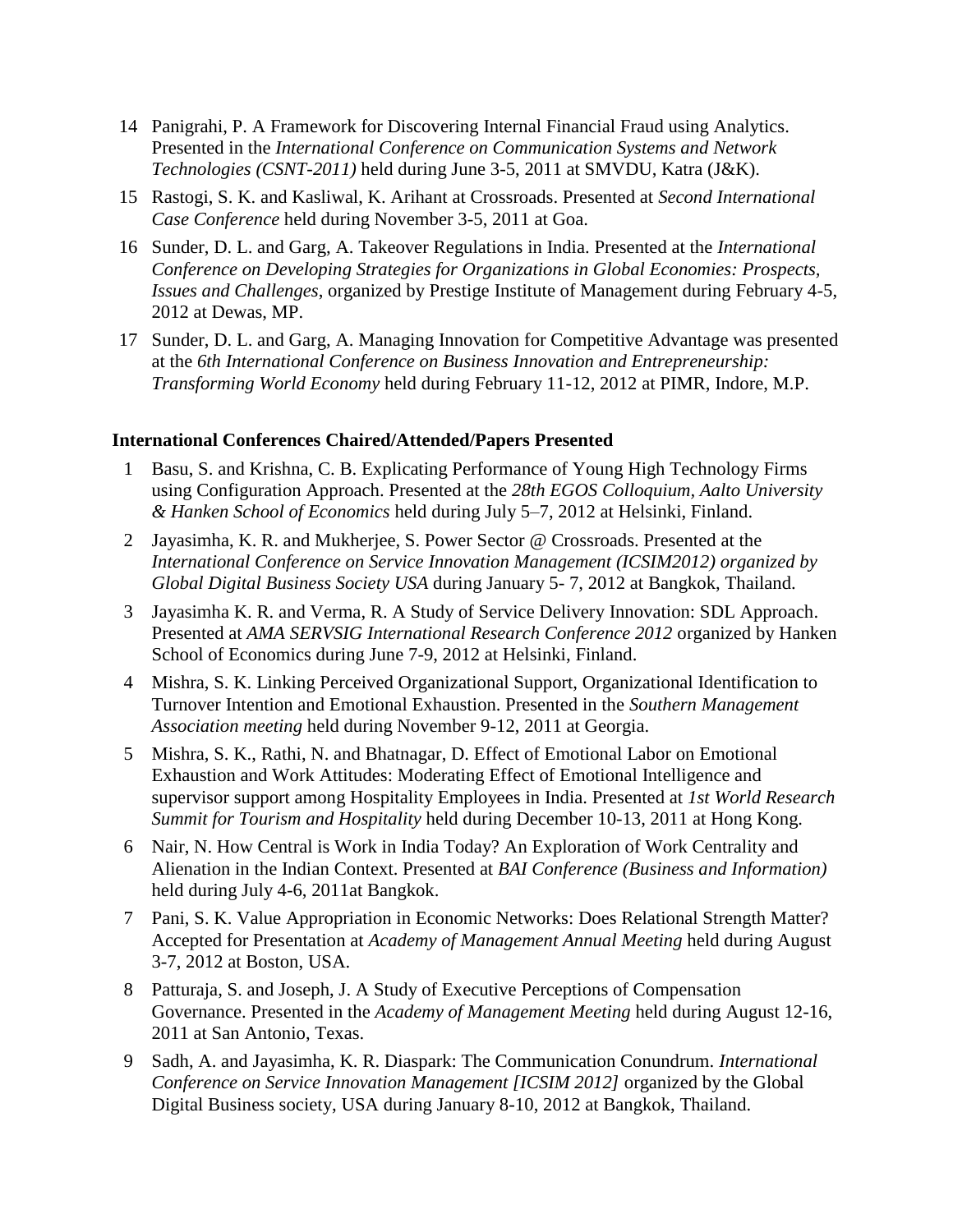- 10 Salwan, P. Redefining Value Preposition to MSMEs: An Exploratory Study. Presented at *Academy of International Business AIB 2011 Meeting* held during June 24-28, 2011 at Nagoya, Japan.
- 11 Salwan, P. Developing Competitiveness in Strategic Industry. Presented at *Emerging economies, Emerging market Firm competitiveness: Internationalization, Innovation and Institutions (3Is)* held during November 11-12, 2011 at Philadelphia, Pennsylvania.
- 12 Salwan, P. Indian Higher Education Institutions A Human Rights Perspectives. Presented at *2011 Fulbright Visiting Scholar Regional Enrichment Seminar* held during November 06, 2011 at Atlanta, Georgia USA.

### **Grants, Sponsorships, Awards and Recognitions**

- 1 Chandrashekhar, G. R. Received the *Kuffman* Firm Survey Data Access for a year based on Research Proposal (Value around US\$ 5000).
- 2 Chandrashekhar, G. R. Received the full sponsorship for the *KFS 101* Workshop in Washington DC during November, 2011.
- 3 Pani, S. Received the *Outstanding Reviewer Award* in the Business Policy and Strategy (BPS) division at Academy of Management meeting in San Antonio, Texas, 2011
- 4 Panigrahi, P. K. Received *Fulbright-Nehru Visiting Lecture Fellowship*, USA for the period August-December, 2011.
- 5 Panigrahi, P. K. (2011). Received Institute of International Education-Council for International Exchange of Scholars, USA *OLFT Awardto* Lecture at American Institutions of Higher Education, New York held during 2011.
- 6 Salwan, P. Received the Prestigious *Fulbright Lecturer Scholarship* by United States Government.

### **Research Publications: FPM Participants**

### **Articles**

- 1 Agrawal, K. (2012). A Conceptual Framework of Behavioral Biases in Finance. *The IUP Journal of Behavioral Finance*, 9 (1), 7-18. ISSN 0972-9089.
- 2 Agrawal, K. (2011). Firm-specific Factors affecting IPO Underpricing. Refereed Proceedings of Excellence in Research and Education Conference (EREC), 2011*, Indore Management Journal*, Special Issue, 2011, 118-126. ISSN 0975-1653.
- 3 Jha, D. (2012). "I feel Case-Study Method of Teaching is" Students Speak!! *Paripex-Indian Journal of Research (PIJR)*, 1(3), 122-124, ISSN-2250-1991.
- 4 Kanagaraj, A. and Sikarwar, E. (2011). A Firm Level Analysis of the Exchange Rate Exposure of Indian Firms. *Journal of Applied Finance & Banking*, 1 (4), 163-184, ISSN 1792-6580.
- 5 Kumar, K. K. and Jain, K. K. (2012). Language Conflicts in Social Arenas: Reflections for the Business World*. Journal of Asian and African Studies* (forthcoming).
- 6 Kumar, K. K. and Jain, K. K. (2012). Leadership Activities and their Impact on Creating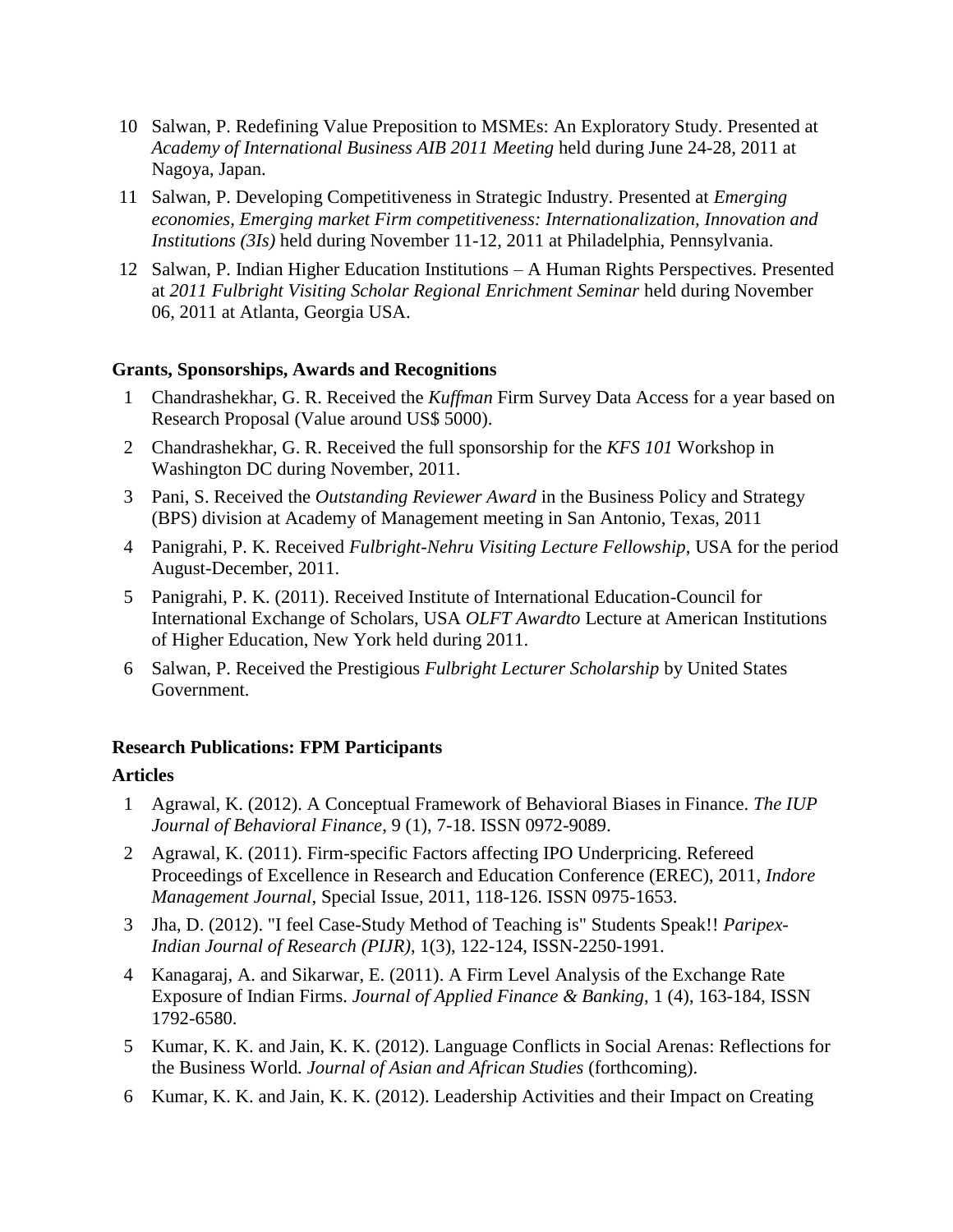Knowledge in Organizations*. International Journal of Leadership Studies*, (forthcoming).

- 7 Kumar, K. and Kumar, A. (2011). SHRM Content in the Annual Report of Companies: An Analysis through Text Mining*. Indore Management Journal*, 2 (4), 19-30.
- 8 Kumar, K. K. (2011). Maintaining and Promoting Linguistic Diversity in Multinational Corporations: Notion of Social Justice and Arguments of Business Sense. Language, *Society and Culture*, 33, 122-133.
- 9 Kumar, K. K. (2011). Development and Application of an Instrument to find out the Linguistic Background of Employees in MNCs. *International Journal of Language Studies*, 5 (3), 45-74.
- 10 Majumdar, B. and Mahajan, A. A. (2012). Hardiness, Self Esteem and Stigma for Seeking Psychological Help among Middle Level Executives in Kolkata. In Palsule-Desai, Omkar D. Referred Proceedings of 4th Conference on Excellence in Research and Education. Special CERE 2012 Edition of *Indore Management Journal*.
- 11 Patro, A. and Kanagaraj, A. (2012). Exploring the Herding Behaviour in Indian Mutual Fund Industry. Asian *Journal of Finance & Accounting*, 4 (1), 189-204.
- 12 Patro, A. and Gupta, V. K. (2012). Adoption of International Financial Reporting Standards (IFRS) in Accounting Curriculum in India- An Empirical Study. *Procedia Economics and Finance*, 2, 227-236.
- 13 Patro, A. and Gupta V. K. (2011). Forensic Accounting- Is it Necessary for India? *Journal of Business Studies*, 4, 142-148, ISSN 0975-0150.
- 14 Rao, K. T. V. (2012). Working Capital Management and Corporate Profitability: Evidence from Panel Data Analysis of Manufacturing Industries in India. *Asian Journal of Research in Business Economics and Management*, 2(7), 52-78. ISSN 2250-1673.
- 15 Sharma, A. and Totawar, A. K. (2012). HR 2.0: A Social Media based Framework for Employment Engagement. *International Journal of Research in Commerce and Management*, 3(1), 1-5. ISSN 0976-2183.
- 16 Sikarwar, E. (2012). Impact of Merger Announcements on Shareholders' Wealth: An Event Case Study of State Bank of India. *Asian Journal of Research in Banking and Finance*, 2(1), 1-15, ISSN 2249-7323.
- 17 Sinha, A. and Mehta, A. (2012). Evolution of Birth Rate in India: Post Liberalization (1991-2006). Sydenham Management Review– *The International Research Journal*, 1(2), 6-15, ISSN 2249-9490.
- 19 Sinha, A. and Mehta, A. (2012). Futuristic Quality Control in PSU Banks: A Case of SBI Corporate Banking. *Pratibimb*, 2 (9), 21-24.
- 20 Totawar, A. K., Billore, A. and Shrivastava, H. (2012). A Report on Employee Engagement, Culture, Communication and Interpersonal Dynamics in an Organization*. Indore Management Journal* Special Issue, Refereed Proceedings of 4th Conference on Excellence in Research and Education held during May 10-13, 2012, 181-205.
- 21 Verma, R. and Jayasimha, K. R. (2012). Linking Resource-Advantage (R-A) Theory and Service- Dominant (S-D) Logic: An Integrative Framework of Service Innovation Research. *International Journal of Business Competition and Growth*, 2(4), 306-323.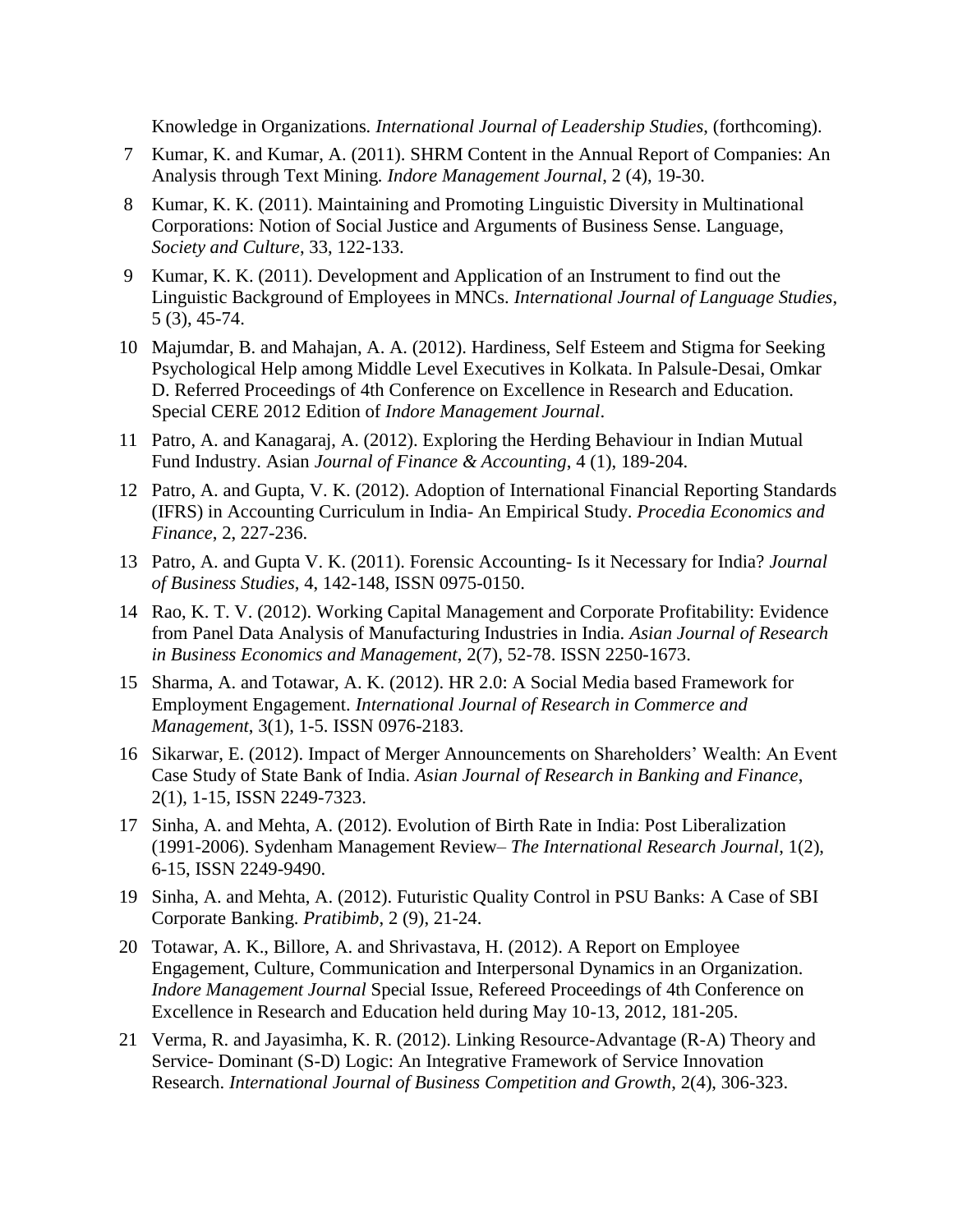# **Conference Papers: Presented/Published**

- 1 Agrawal, K. Empirical Analysis of Tracking Error of Gold Exchange Traded Funds in India. Presented at the *15th Nirma International Conference on Management* held during January 5-7, 2012 at Nirma University, Ahmedabad.
- 2 Jha, D. Noise Investing: A Behavioral Finance Perspective towards Buyer Behavior for Personal Finance Products. Presented at *GTU-Finance Conference 2011* held during August 26-27, 2011 at the AMA, Ahmedabad.
- 3 Jha, D. The Era of Financial Crisis and Corporate Governance: A study of Recent Issues of Corporate Governance. Presented at *National Conference on Technology & Management 2012* held during January 20-21, 2012 at the SPCE, Visnagar, Gujarat.
- 4 Jha, D. Resource Based View: A study of Strategic Alliances of Tata Motors. Presented at *15th Nirma International Conference on Management (NICOM-2012)* held during January 5-7, 2012 at Nirma University, Ahmedabad.
- 5 Jha, D. Are We Ready?: Adoption of IFRS, Challenges and Preparedness (for India). Presented at *GCeMP 2K12- International Conference on Accounting, Taxation and Finance* held during January 23-24, 2012 at the Ganpat University, Gujarat.
- 6 Kapoor, P. S. Exploring Celebrity Licensing as Opposed to Celebrity Endorsement. A Consumer Perspective. Presented at *the International Research Conference and Colloquium 2011* held during October 2011 at Universiti Tun Abdul Razak, Malaysia.
- 7 Kumar, K. K. and Mishra, S. K. Strength of Friendship Ties: Role of Linguistic Distance and Physical Propinquity. Presented at *the Indian Academy of Management Conference* held during December 18-20, 2011 at the Indian Institute of Management Bangalore.
- 8 Patro, A. IFRS for SMEs- Is it Necessary for Developing Countries? Presented at the *International Research Conference and Colloquium* held during October 10-11, 2011 at Kuala Lumpur, Malaysia.
- 9 Patro, A. and Gupta V. K. The Context of the Possible International Financial Reporting Standards for Small and Medium Sized Entities: Implementation in India- An Exploratory Study. Presented at the *5th National Management Convention* held during February 17-18, 2012 at KIIT University.
- 10 Sheikh, S. Determinants of Performance for an MFI in a Developing Country. Presented at *International Conference on Institutional and Technological Environment for Micro finance- Cost Management & Social Performance in Micro finance* held during January 4- 7, 2012 at the Burgundy School of Business, New Delhi.
- 11 Shrivastava, H. A Philosophical Reappraisal of Corporate Social Responsibility: A Case of Bhagwad Gita. In Proceedings of *International Conference on Management in New World Order 2012.* New Delhi: Tata McGraw Hill, 2012. ISBN-13-978-1-25-902824-3.
- 12 Shrivastava, H. Habermasian and Ethical Care Perspective on CSR Communication in Contested Arenas: A Conceptual Paper. Accepted for presentation at *National Governance Bundle 2012*, Cambridge University, London, UK.
- 13 Sinha, A. and Mehta, A. Strategic Software Quality Control: A Case of Indian Corporate Banking. Presented at the *15th Annual Convention of Strategic Management Forum* held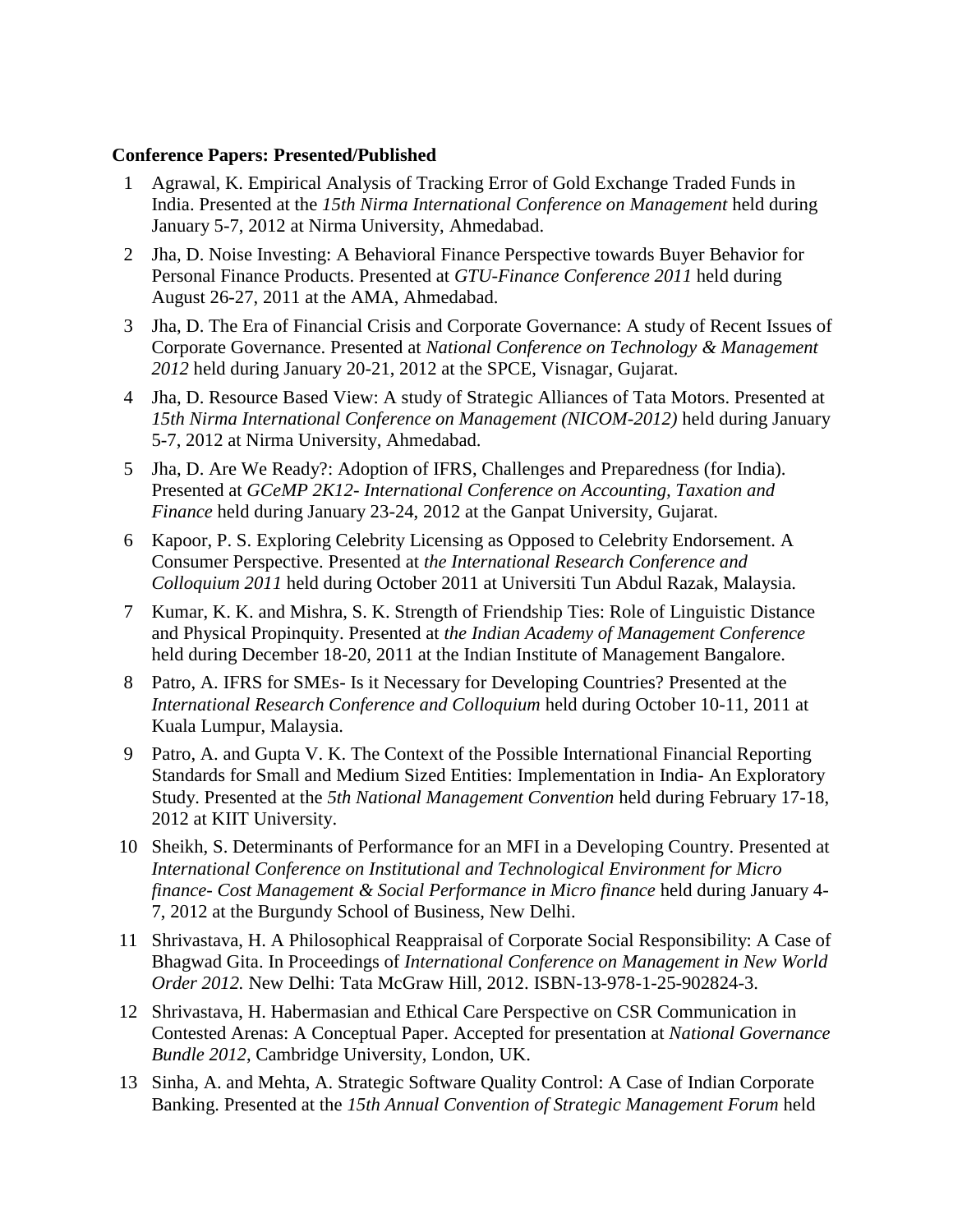during May 3-5, 2012 at the Indian Institute of Management Indore.

- 14 Singh, P. K. A Study of Technical and Allocative Efficiency of Indian Banks: A Deterministic, Nonparametric Frontier Based Approach. Presented at *Academy of Business Research Conference* held during September 12-14, 2011at Atlantic City, NJ, USA.
- 15 Tomer, G. Internet Software Development: Aren't we Developing New Products for Customers. In Proceedings of *15th Annual International Conference of the Society of Operations Management 2011* held during December 16-18, 2011 at the Indian Institute of Management Kolkata.
- 16 Totawar, A. K. and Nambudiri, R. Mood and Self-Efficacy: The Moderating Effect of Hedonic and Utilitarian Motivation. Presented *at the Academy of Management Annual Meeting* held during August 3-7, 2012 at Boston, USA.
- 17 Totawar, A. K. and Nambudiri, R. Organizational Justice, Job Satisfaction and Organizational Commitment: The Mediation of Quality of Work Life and Psychological Capital. Presented at the *28th European Group of Organizational Studies (EGOS)* held during July 5-7, 2012 at Colloquium, Helsinki, Finland.
- 18 Totawar, A. K. and Nambudiri, R. Feeling Fair and being Satisfied: Effect of Organizational Justice on Job satisfaction and the Mediation of Quality of Work life. Presented at the *30th International Congress of Psychology 2012* held during July 22-27, 2012 at Cape Town, South Africa.
- 19 Totawar, A. K. and Nambudiri, R. Organizational Justice, Job Satisfaction and the Mediating Role of Quality of Work Life. Presented at the *International Conference and Colloquium 2011* at Kuala Lumpur, Malaysia.
- 20 Vishnu, S. Hedging Opportunities with Sovereign Bonds and GDP-Indexed Bonds in Emerging Markets. In e-Proceedings for 2011 *International Research Conference and Colloquium 2011* at Malaysia. ISBN 978-983-2127-06-2.

### **Book Reviews**

- 1 Kapoor, P. S. (2011). Repositioning Marketing in an Era of Competition, Change and Crisis. *Indore Management Journal*, 3 (1), 97.
- 2 Sheikh, S. (2012). Business Performance Measurement: Unifying Theory and Integrating Practice. *PACE: A Journal of Research of Prestige Institute of Management*, 2 (1).
- 3 Sikarwar, E. (2011). Currency Exposures and Derivatives. *Vision*, 15(3), 293.

### **Book Chapters**

- 1 Acharya, A. B. (2011). Limited Liability Partnerships (LLPs) in India: Advent of New Business Model for Small Businesses and Professionals. In Global Recession to *Global Recovery: Epoch Strategies for Marketing*, Excel India, 446-461, ISBN 978-93-81361-68- 9.
- 2 Agrawal, K. (2012). Empirical Analysis of Tracking Error of Gold Exchange Traded Funds